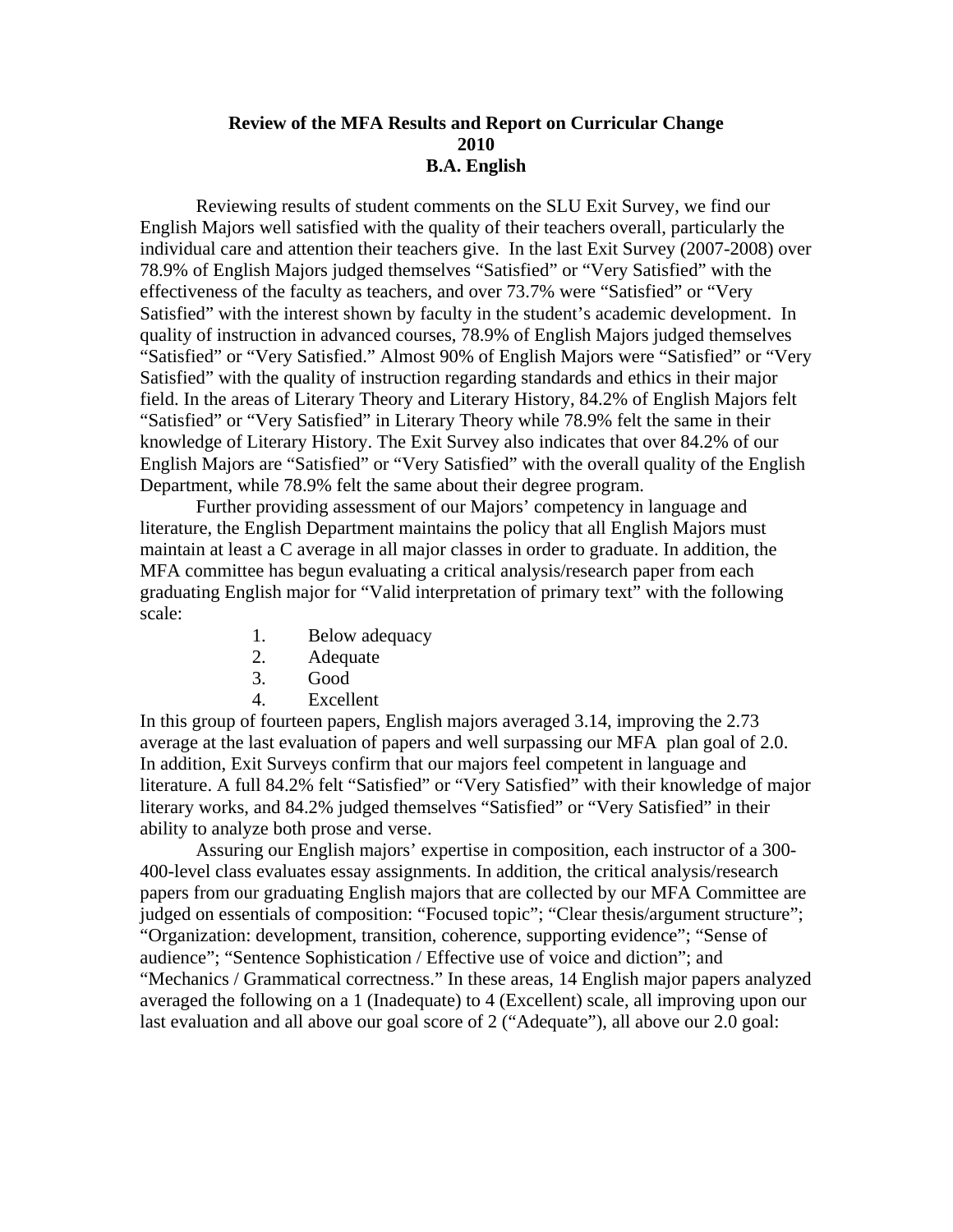| Focused topic                                                            | 3.14 |
|--------------------------------------------------------------------------|------|
| Clear thesis/argument structure                                          | 3.11 |
| Organization: development, transition,<br>coherence, supporting evidence | 2.71 |
| Sense of Audience                                                        | 3.56 |
| Sentence Sophistication / Effective use<br>of voice and diction          | 2.82 |
| Mechanics / Grammatical correctness                                      | 2.71 |

In the most recent Exit Survey, English majors indicated confidence in their writing skills: over 63% felt "Satisfied" or "Very Satisfied" with their knowledge of the English language and grammar, while 79% were "Satisfied" or "Very Satisfied" with their ability to write a coherent essay that is well organized and developed, grammatically correct, and stylistically appropriate.

In the area of scholarly research and criticism, the department continues to require a thorough knowledge of research and MLA documentation format beginning in English 102. Critical papers and/or research papers are required at every level of the major courses, and these are also evaluated for correct use of MLA documentation.In the past three semesters, 93% of our English graduates earned a B or better in LS 102, also demonstrating research competency. In evaluating a critical analysis/research paper from each graduating English major, the MFA Committee considered the criteria "Incorporating Secondary Sources/Use of MLA documentation." English majors averaged a score of 2.29% on the 4-point scale, the lowest average of the eight criteria yet above our goal of 2.0. On the Exit Survey, over 89.5% of English majors rated themselves in their ability to use library resources, especially in the field of English, "Satisfied" or "Very Satisfied."

Our English majors' global awareness and multicultural knowledge is evidenced by several of their required courses that address multi-cultural literature. Also, our faculty encourage students to take advantage of the several Study Abroad programs offered by SLU which will provide valuable real-life encounters with the places and people inspiring our literary studies to add to research and classroom experience. One faculty member in our department leads a summer study abroad trip focusing on cultural awareness, language, and literature. Of English Majors surveyed, 21.1% participated in study